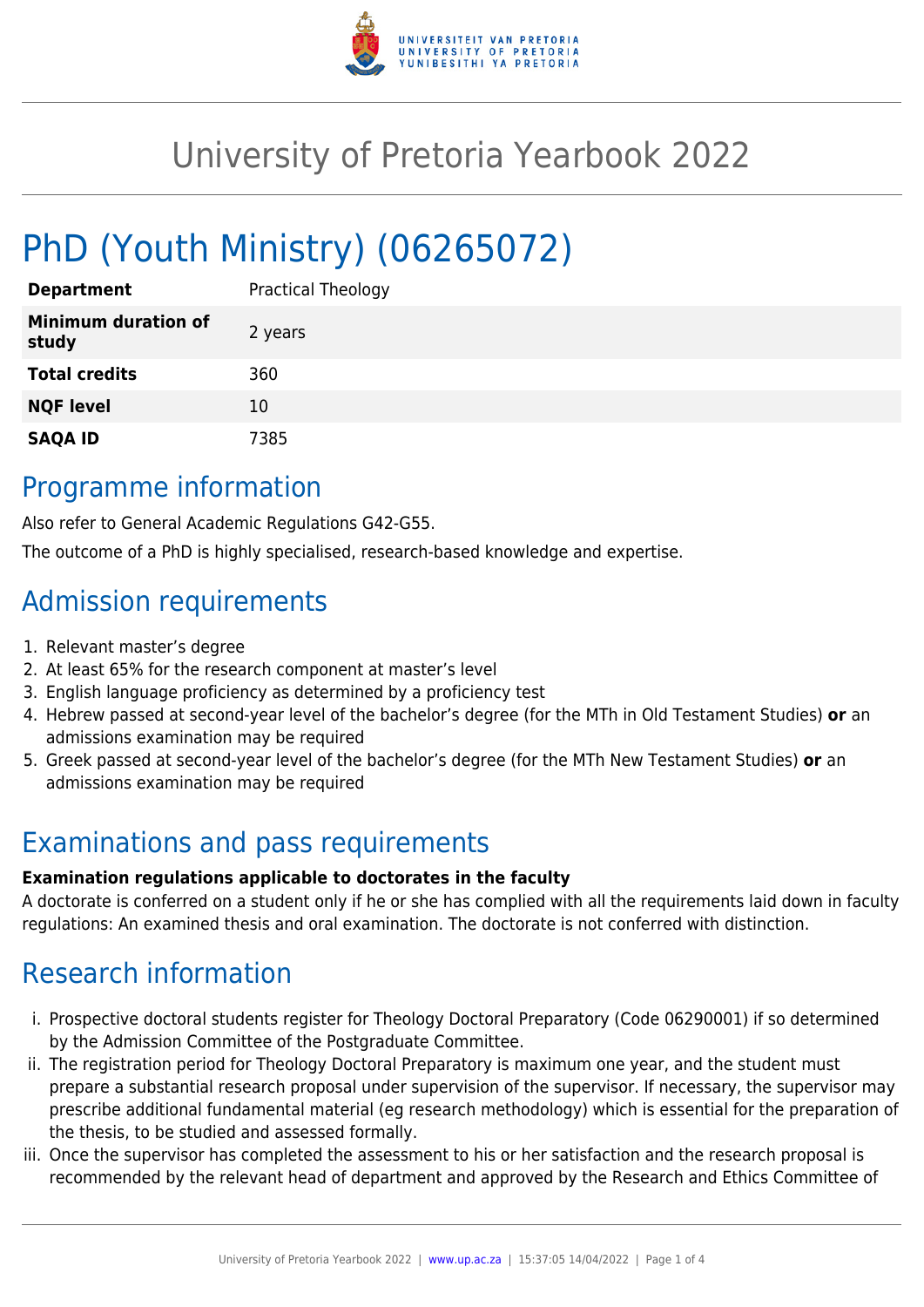

the Faculty of Theology, the student will be allowed to register for the appropriate doctoral programme.

Also refer to General Academic Regulation G51.

#### **Article for publication**

- Unless Senate, on the recommendation of the supervisor, decides otherwise, a student, before or on submission of a dissertation, must submit at least one draft article for publication in a recognised academic journal and in the case of a thesis, must submit proof of submission of an article issued by an accredited journal, to the Head: Student Administration.
- The draft or submitted article, should be based on the research that the student has conducted for the thesis and be approved by the supervisor if the supervisor is not a co-author.
- The supervisor shall be responsible for ensuring that the paper is taken through all the processes of revision and resubmission, as may be necessary. Conferment of the degree may be made subject to compliance with the stipulations of this regulation.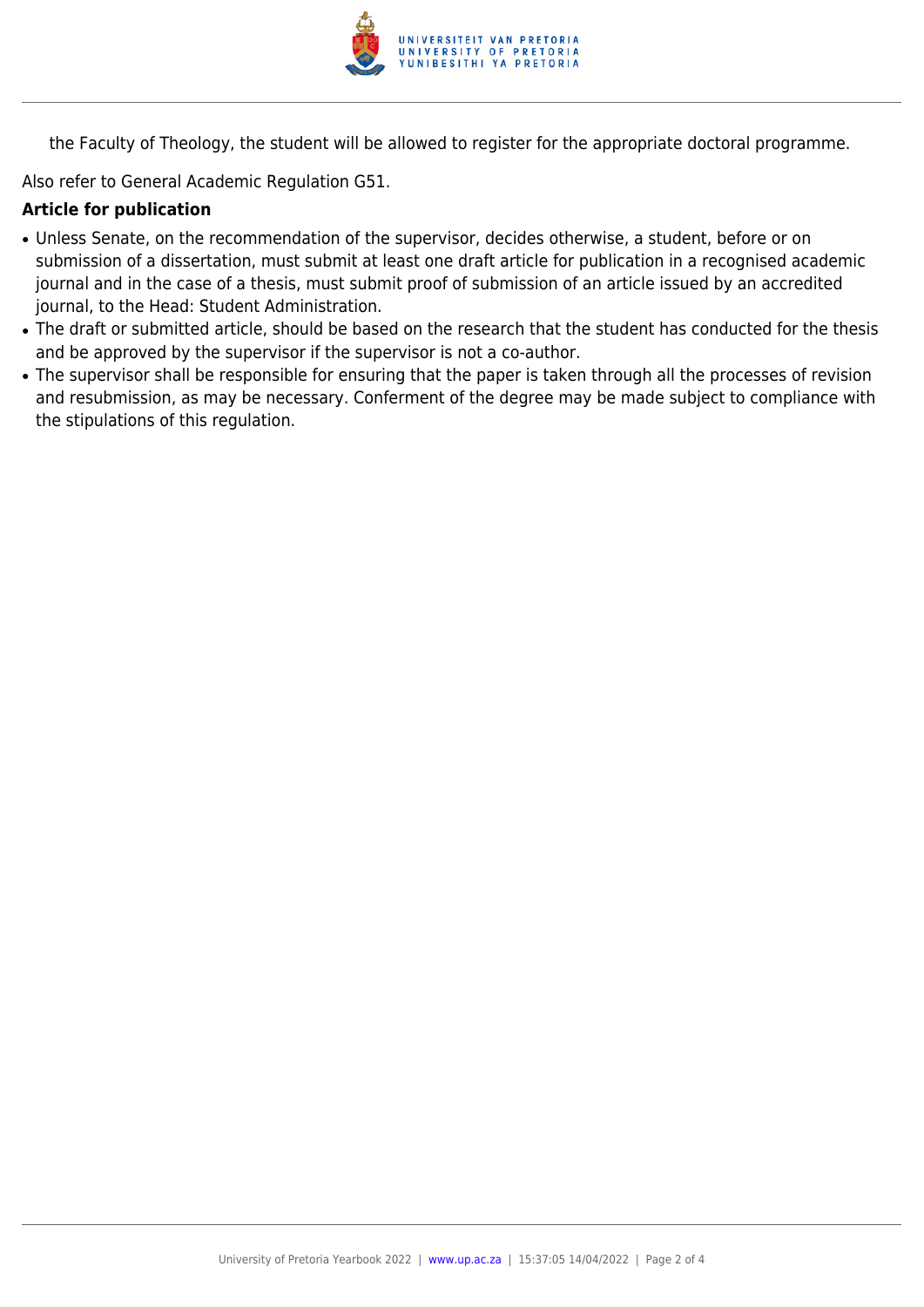

# Curriculum: Year 1

**Minimum credits: 360**

### **Core modules**

#### **Thesis: Practical theology youth ministry 997 (PRT 997)**

| <b>Module credits</b>         | 360.00                                 |
|-------------------------------|----------------------------------------|
| <b>NQF Level</b>              | 10                                     |
| <b>Prerequisites</b>          | No prerequisites.                      |
| <b>Language of tuition</b>    | Module is presented in English         |
| <b>Department</b>             | Practical Theology and Mission Studies |
| <b>Period of presentation</b> | Year                                   |
|                               |                                        |

#### **Module content**

A thesis based on independent research about an approved topic in the field of Practical theology: Youth ministry. The thesis has to make an original contribution to the field of the relevant discipline.